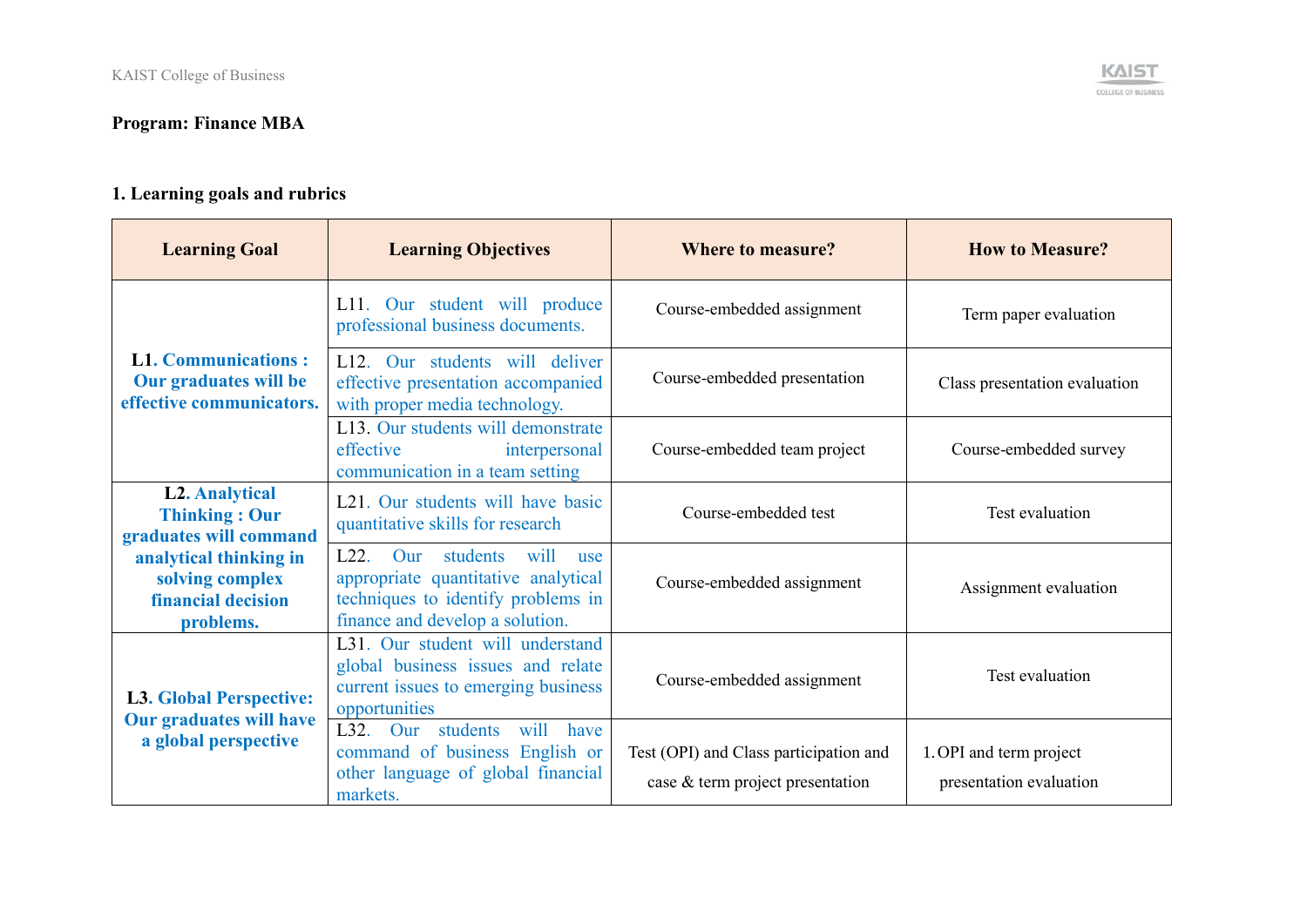

|                                                                                                     |                                                                                                             | evaluation                                            |                                           |
|-----------------------------------------------------------------------------------------------------|-------------------------------------------------------------------------------------------------------------|-------------------------------------------------------|-------------------------------------------|
|                                                                                                     | L33. Our students will be able to<br>network and collaborate with global<br>business leaders                | Course-embedded survey                                | Course-embedded survey                    |
| <b>L4. Ethically Conscious</b><br><b>Reasoning: Our</b><br>graduates will<br>understand the gravity | L41. Our student will identify<br>ethical issues in financial services<br>industry and be able to recognize | Course-embedded case analysis (one of<br>CRI courses) | Class presentation and test<br>evaluation |
| of ethical behavior and<br>corporate social<br>responsibility.                                      | L42. Our students will know the<br>professional code of conduct within<br>their discipline.                 | Course-embedded assignment                            | Class presentation and test<br>evaluation |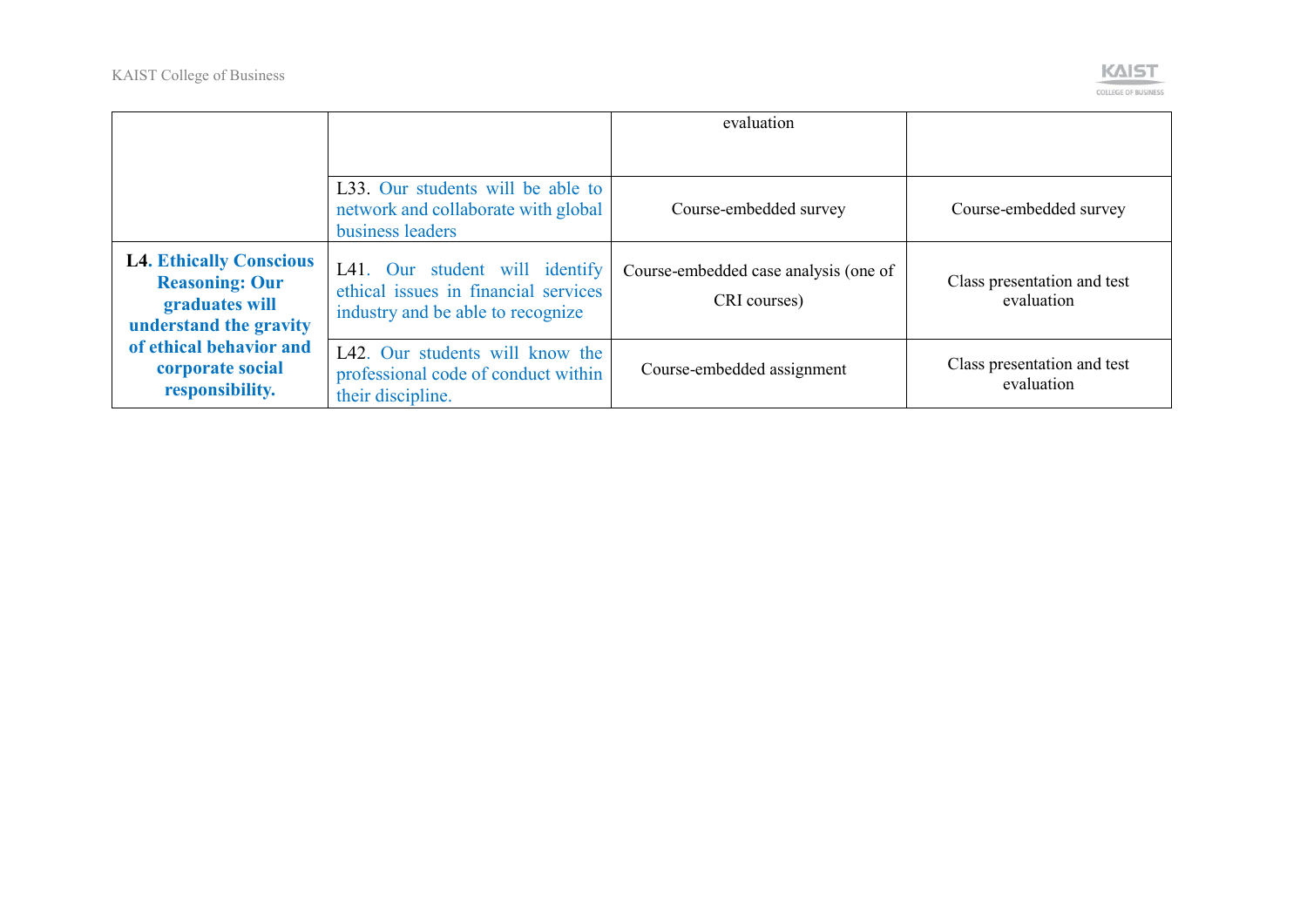

## **2. Rubric to assess achievements of learning objectives**

| L1. Communications : Our graduates will be effective communicators. |                                                                                                                          |                                                                                                                                           |                                                                                                                                   |  |
|---------------------------------------------------------------------|--------------------------------------------------------------------------------------------------------------------------|-------------------------------------------------------------------------------------------------------------------------------------------|-----------------------------------------------------------------------------------------------------------------------------------|--|
| L11. Our student will produce professional business documents.      |                                                                                                                          |                                                                                                                                           |                                                                                                                                   |  |
|                                                                     | <b>Performance Level</b>                                                                                                 |                                                                                                                                           |                                                                                                                                   |  |
| <b>Traits</b>                                                       | 1 (Fails to meet expectations)                                                                                           | 2 (Meets expectations)                                                                                                                    | <b>3 (Exceeds expectations)</b>                                                                                                   |  |
| 1. Clear introduction and<br>background                             | No or unclear introduction, and<br>absence of background information.                                                    | Provides an introduction, present<br>some but not all of the key<br>background information.                                               | Provides a coherent introduction<br>and addresses key background<br>issues effectively.                                           |  |
| 2. Discipline-related concepts and<br>issues                        | Discipline-specific concepts and<br>issues are not identified, or they are<br>identified inappropriately.                | Appropriately addresses most of<br>the key discipline-specific concepts<br>and issues but omits or identifies a<br>few of the minor ones. | Appropriately addresses all key<br>discipline-specific concepts and<br>issues and most of the minor ones.                         |  |
| 3. Internally consistent arguments                                  | Arguments are inconsistent,<br>different parts of the paper do not<br>relate well to each other and are<br>inconsistent. | Most arguments are consistent, and<br>most parts of the paper are<br>integrated and consistent.                                           | Arguments presented in the paper<br>are consistent and the different<br>parts of the paper are well<br>integrated and consistent. |  |
| 4. Logic and organization                                           | Arguments are poorly organized, do<br>not flow well, and are hard to follow.                                             | Most but not all of the arguments<br>are well organized, flow logically,<br>and are easy to follow.                                       | All arguments are well organized,<br>flow logically, and are easy to<br>follow.                                                   |  |
| 5 Consistent conclusions                                            | No or very weak connection<br>between analysis and conclusions                                                           | Reasonable connection between<br>analysis and conclusions; there<br>may be minor inconsistencies                                          | Very strong connection between<br>analysis and conclusions; there are<br>no inconsistencies.                                      |  |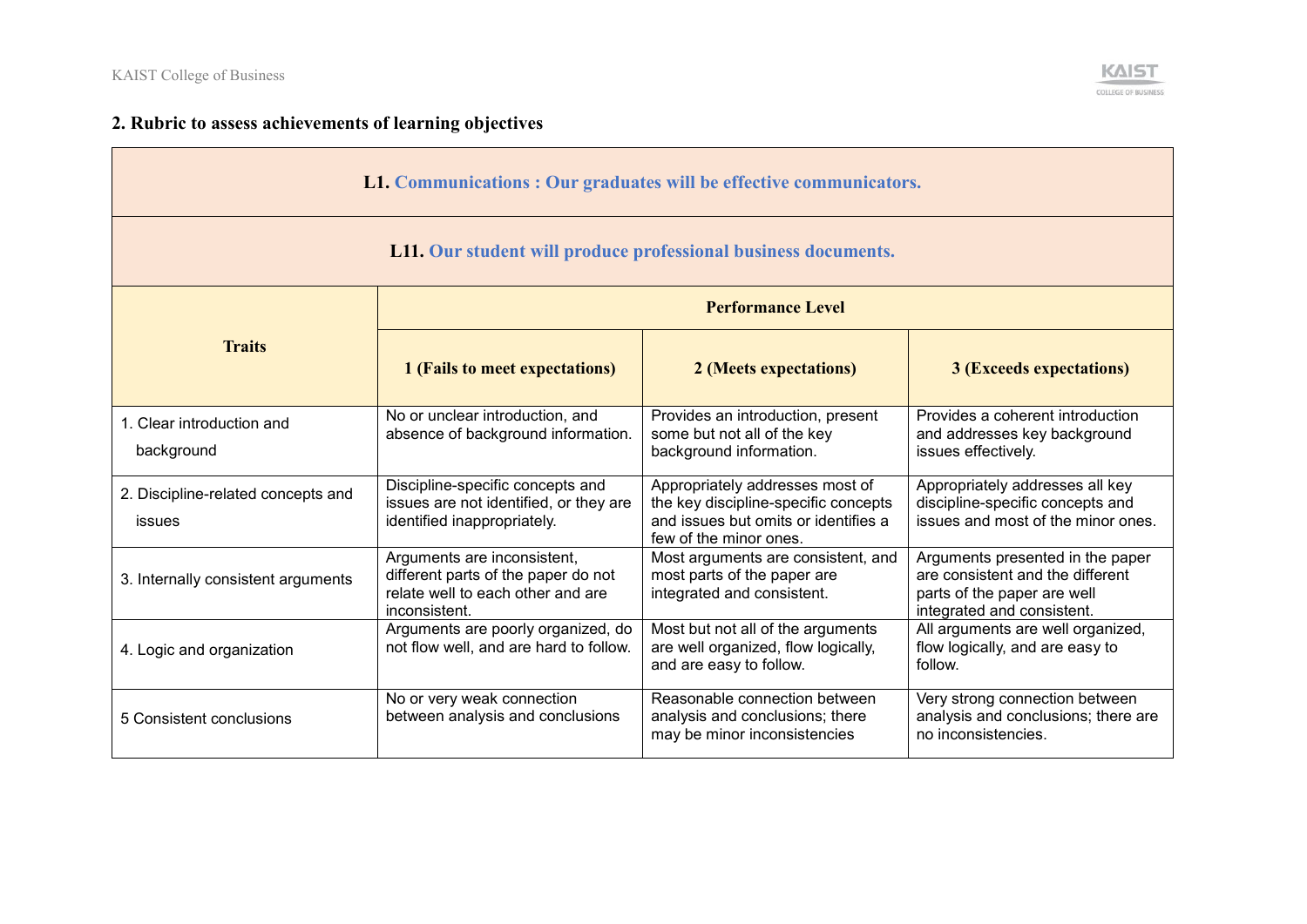

| 6. Style and grammar                  | Numerous spelling errors;<br>inappropriate grammar, sentence<br>structure, and paragraphing used<br>throughout the document.                                      | Few spelling errors, generally<br>appropriate grammar, sentence<br>structure, and paragraphing.                                                                                                                                                                                                            | No or very minimal spelling,<br>grammar, sentence structure, and<br>paragraphing errors.                                                                                                                                                   |
|---------------------------------------|-------------------------------------------------------------------------------------------------------------------------------------------------------------------|------------------------------------------------------------------------------------------------------------------------------------------------------------------------------------------------------------------------------------------------------------------------------------------------------------|--------------------------------------------------------------------------------------------------------------------------------------------------------------------------------------------------------------------------------------------|
| 7. Effective literature search skills | No literature or used of<br>inappropriate web-based sources;<br>sources are not come from<br>professional literature; sources are<br>not current and/or relevant. | Uses more than one research<br>source but demonstrates no<br>attempt to incorporate current<br>information; most sources are<br>authoritative or come from<br>professional literature; sources are<br>generally current and relevant.                                                                      | Uses multiple research sources and<br>makes effective use of current and<br>reliable information; sources are<br>authoritative or come from the<br>professional literature; includes<br>current relevant sources.                          |
| 8. Documents sources                  | No or inconsistent references;<br>evidence of plagiarism.                                                                                                         | Generally, includes appropriate<br>citations within the document and<br>lists references at the end of the<br>documents; references are<br>generally usable but may not<br>contain the full bibliographic<br>information; citations and<br>references are generally consistent<br>throughout the documents | Includes appropriate citations within<br>the documents and lists references<br>that include full bibliographic<br>information for each citation in the<br>document; citations and references<br>are consistent throughout the<br>document. |

| L1. Communications : Our graduates will be effective communicators.                                          |                          |  |  |  |
|--------------------------------------------------------------------------------------------------------------|--------------------------|--|--|--|
| <b>L12.</b> Our students will deliver effective presentation accompanied with proper media technology.       |                          |  |  |  |
|                                                                                                              | <b>Performance Level</b> |  |  |  |
| <b>Traits</b><br>1 (Fails to meet expectations)<br>2 (Meets expectations)<br><b>3 (Exceeds expectations)</b> |                          |  |  |  |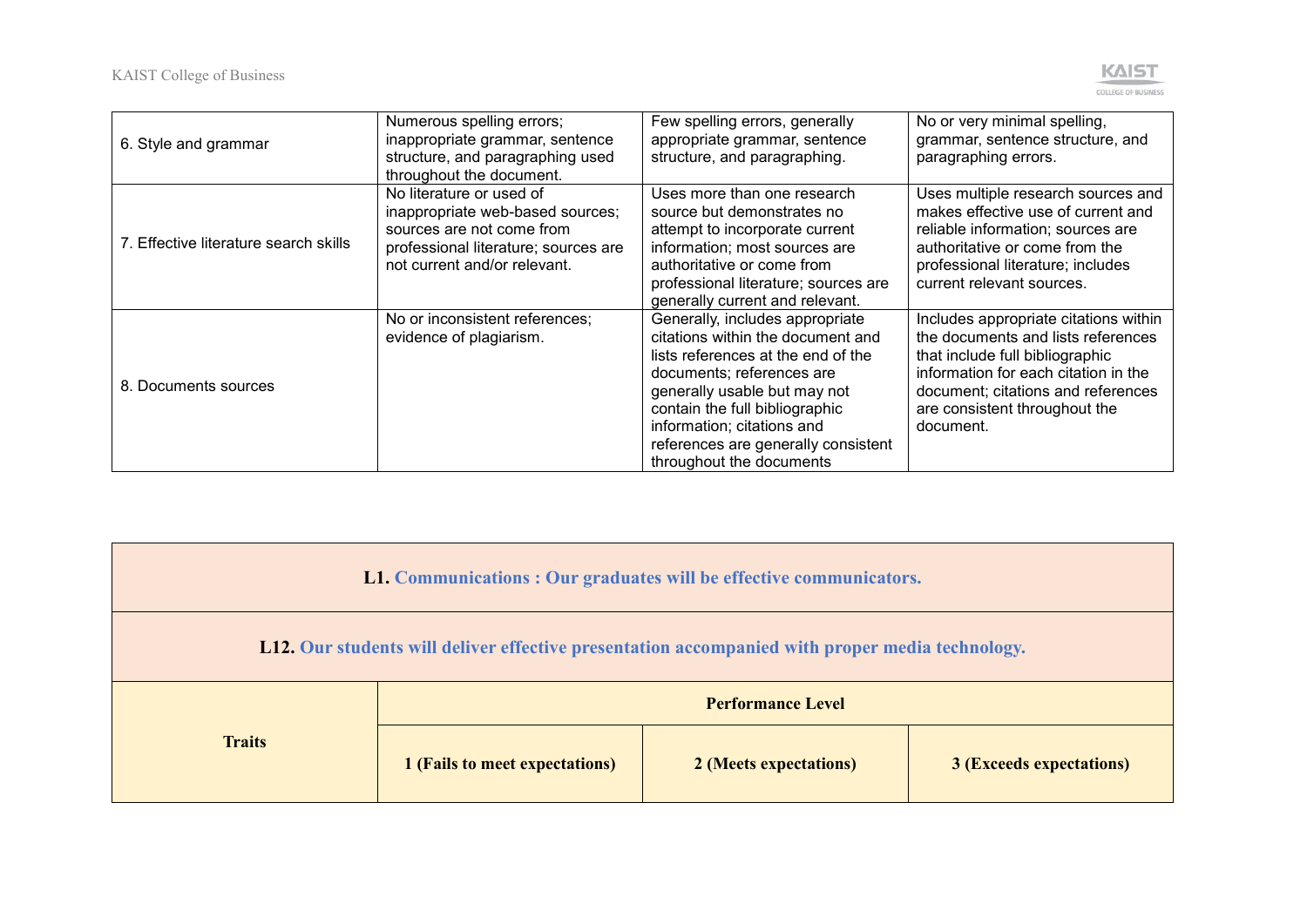

| 1. Organization                                   | No opening statement or irrelevant<br>statement; Loses focus more than<br>once; does not manage<br>time<br>effectively.                      | Has opening statement relevant to<br>topic, and gives outline of speech;<br>mostly<br>organized<br>with<br>some<br>transitions; allows enough time to<br>deliver speech, although it could<br>have been better edited | Has a clear opening statement that<br>catches<br>audience's<br>interest and<br>qives<br>overview; stays focused throughout.<br>Has transition<br>statement,<br>ties<br>sections together; effective time<br>management. |
|---------------------------------------------------|----------------------------------------------------------------------------------------------------------------------------------------------|-----------------------------------------------------------------------------------------------------------------------------------------------------------------------------------------------------------------------|-------------------------------------------------------------------------------------------------------------------------------------------------------------------------------------------------------------------------|
| 2. Quality of slides                              | Sloppy and/or unprofessional; may<br>be<br>difficult to read; many slides are<br>superfluous.                                                | Readable, professional, appropriate<br>number                                                                                                                                                                         | Readable, professional, imaginative<br>and/or high quality (without being a<br>distraction).                                                                                                                            |
| 3. Voice quality and pace                         | Demonstrates one or more of the<br>following: mumbling, too soft, too<br>loud, too fast, too slow, "umms."                                   | Can easily understand; appropriate<br>pace and volume; delivery is mostly<br>clear and natural                                                                                                                        | Excellent delivery; conversational,<br>modulates<br>projects<br>voice,<br>enthusiasm, interest, confidence.                                                                                                             |
| 4. Mannerisms                                     | <b>Demonstrates</b><br>one<br>or<br>more<br>distracting<br>mannerisms, which may include bad<br>posture, shifting feet, etc.                 | No distracting mannerisms. Decent<br>posture.                                                                                                                                                                         | Uses body language effectively (and<br>naturally) to maintain audience's<br>interest                                                                                                                                    |
| 5. Professionalism                                | Makes excuses for the presentation;<br>word choice is not appropriate for<br>audience; inappropriately informal,<br>does not stay "in role." | Treats audience<br>profession-ally,<br>word choice is acceptable (does not<br>use slang); keeps nervousness<br>under control                                                                                          | audience<br>professionally;<br>Treats<br>confident, shows command of topic                                                                                                                                              |
| media/rapport<br>6. Use<br>οf<br>with<br>audience | Relies heavily on slides or notes;<br>little<br>makes<br>eye<br>contact:<br>inappropriate number of slides (too<br>many or too few).         | Looks at slides to keep on track with<br>presentation; appropriate number of<br>slides; maintains eye contact most of<br>the time.                                                                                    | effortlessly to<br>Slides<br>are use<br>enhance speech; speech could be<br>effectively delivered without them;<br>perfect eye contact.                                                                                  |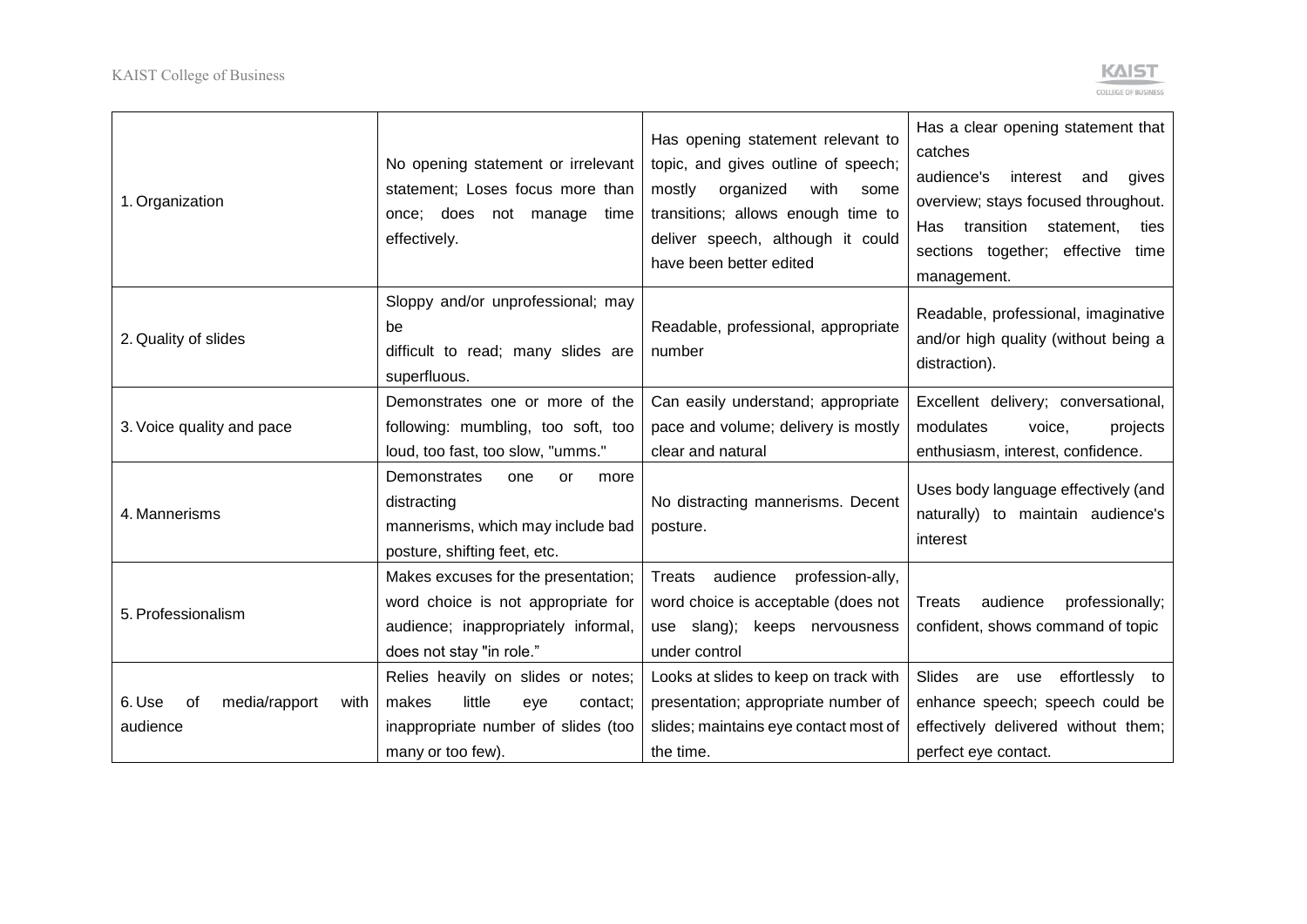

| L1. Communications : Our graduates will be effective communicators.                               |                                                                                                                                                                   |                                                                                                    |                                                                                                                     |  |
|---------------------------------------------------------------------------------------------------|-------------------------------------------------------------------------------------------------------------------------------------------------------------------|----------------------------------------------------------------------------------------------------|---------------------------------------------------------------------------------------------------------------------|--|
| <b>L13.</b> Our students will demonstrate effective interpersonal communication in a team setting |                                                                                                                                                                   |                                                                                                    |                                                                                                                     |  |
|                                                                                                   |                                                                                                                                                                   | <b>Performance Level</b>                                                                           |                                                                                                                     |  |
| <b>Traits</b>                                                                                     | 1 (Fails to meet expectations)                                                                                                                                    | 2 (Meets expectations)                                                                             | <b>3 (Exceeds expectations)</b>                                                                                     |  |
| 1. Commitment                                                                                     | Seems reluctant to engage fully in<br>discussions and task assignments                                                                                            | Consistently demonstrates<br>commitment to the project by being<br>prepared for each group meeting | Follows up on ideas and<br>suggestions from previous meetings<br>and reports findings to the group                  |  |
| 2. Balance between task and<br>interpersonal relations                                            | Focuses exclusively on task to be<br>accomplished without regard to<br>team member or focuses<br>exclusively on interpersonal<br>relations without regard to task | Balances the need for task<br>accomplishment with the needs of<br>individuals in the group         | Volunteers to assist others and<br>shares information openly                                                        |  |
| 3. Contributions                                                                                  | Does not offer ideas or suggestions<br>that contribute to problem solving                                                                                         | Frequently offers helpful ideas or<br>suggestions                                                  | Listens actively and shows<br>understanding by paraphrasing or<br>by acknowledging and building on<br>others' ideas |  |
| 4. Stays on track                                                                                 | Takes the group off track by<br>initiating conversations or<br>discussions unrelated to the task                                                                  | Introduces suggestions and ideas<br>that are relevant to the task                                  | Uses tact and diplomacy to alert<br>group that focus has strayed from<br>the task at hand                           |  |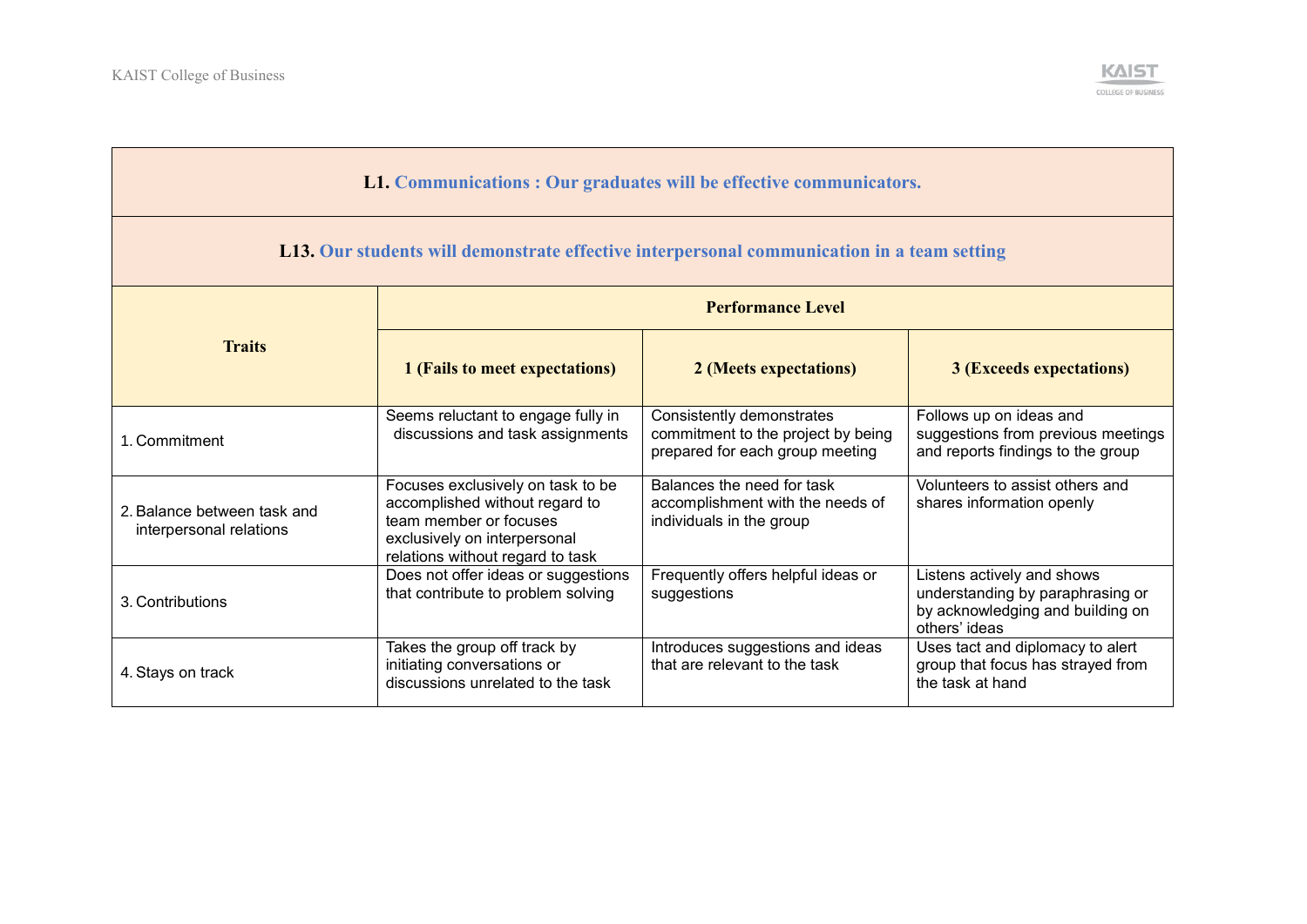| L2. Analytical Thinking: Our graduates will command analytical thinking in solving complex financial decision problems. |                                                                                                         |                                                                                                                                          |                                                                                                           |
|-------------------------------------------------------------------------------------------------------------------------|---------------------------------------------------------------------------------------------------------|------------------------------------------------------------------------------------------------------------------------------------------|-----------------------------------------------------------------------------------------------------------|
| L21. Our students will have basic quantitative skills for research                                                      |                                                                                                         |                                                                                                                                          |                                                                                                           |
|                                                                                                                         |                                                                                                         | <b>Performance Level</b>                                                                                                                 |                                                                                                           |
| <b>Traits</b>                                                                                                           | 1 (Fails to meet expectations)                                                                          | 2 (Meets expectations)                                                                                                                   | <b>3 (Exceeds expectations)</b>                                                                           |
| 1. Logic and organization                                                                                               | Arguments are poorly organized, do<br>not flow well, and are hard to follow.                            | Most but not all of the arguments<br>are well organized, flow logically,<br>and are easy to follow.                                      | All arguments are well organized,<br>flow logically, and are easy to<br>follow.                           |
| 2 Basic quantitative concepts and<br>issues                                                                             | Basic quantitative concepts and<br>issues are not identified or they are<br>identified inappropriately. | Appropriately addresses most of<br>the key basic quantitative concepts<br>and issues but omits or identifies a<br>few of the minor ones. | Appropriately addresses all key<br>basic quantitative concepts and<br>issues and most of the minor ones.  |
| 3. Application of quantitative tools<br>for research                                                                    | Misuses quantitative analysis tools,<br>concepts, and techniques                                        | Appropriately quantitative analysis<br>tools, concepts, and techniques                                                                   | Shows strong understanding and<br>application of quantitative analysis<br>tools, concepts, and techniques |
| 4. Consistent conclusions                                                                                               | No or very weak connection<br>between analysis and conclusions                                          | Reasonable connection between<br>analysis and conclusions; there<br>may be minor inconsistencies                                         | Very strong connection between<br>analysis and conclusions; there are<br>no inconsistencies.              |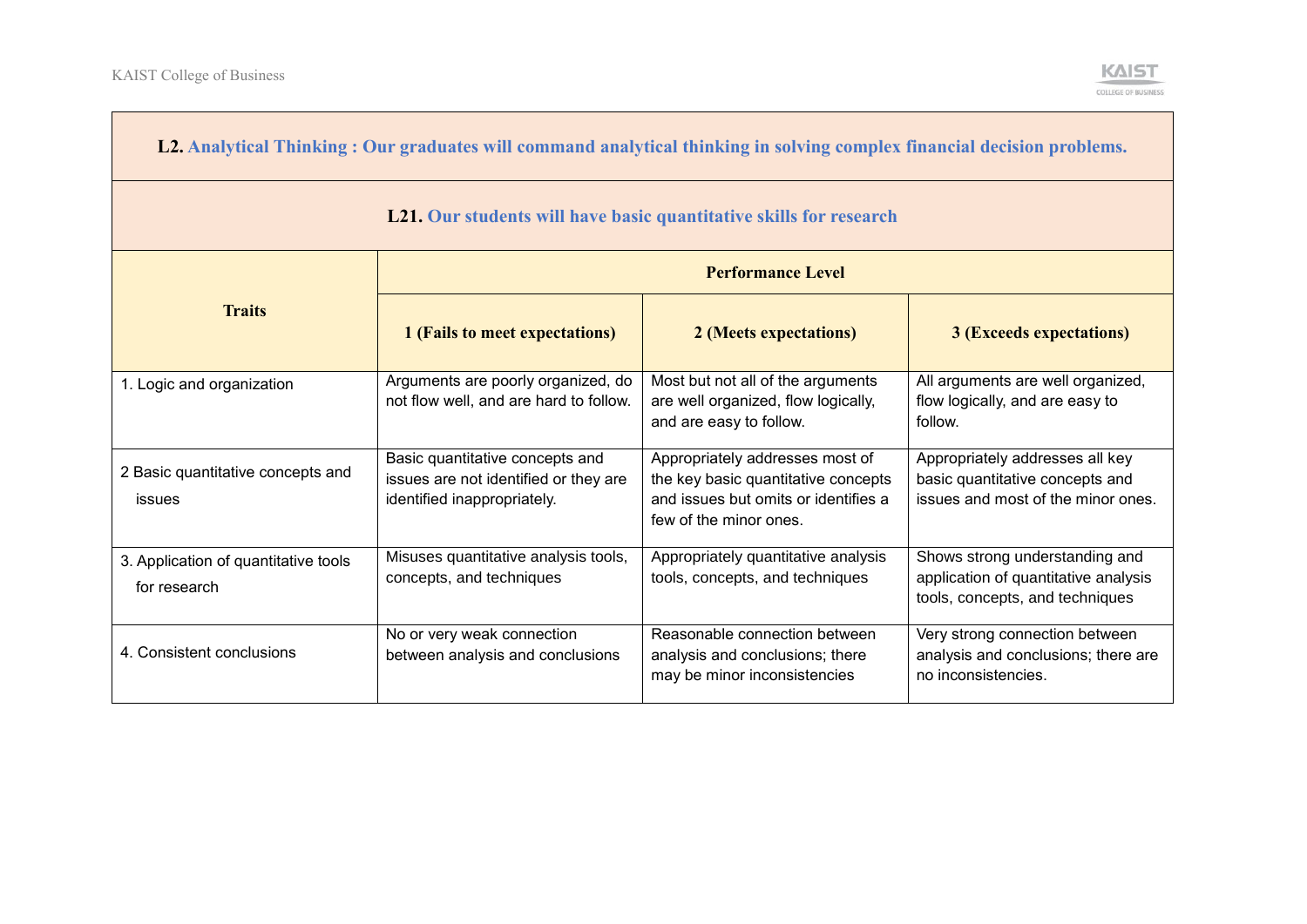## **L2. Analytical Thinking : Our graduates will command analytical thinking in solving complex financial decision problems.**

**L22. Our students will use appropriate quantitative analytical techniques to identify problems in finance and develop a solution.**

|                                                    | <b>Performance Level</b>                                                                                         |                                                                                                                       |                                                                                                                                                            |  |
|----------------------------------------------------|------------------------------------------------------------------------------------------------------------------|-----------------------------------------------------------------------------------------------------------------------|------------------------------------------------------------------------------------------------------------------------------------------------------------|--|
| <b>Traits</b>                                      | 1 (Fails to meet expectations)                                                                                   | 2 (Meets expectations)                                                                                                | <b>3 (Exceeds expectations)</b>                                                                                                                            |  |
| 1. Quantitative knowledge                          | Shows little understanding of<br>quantitative knowledge                                                          | Shows solid understanding of<br>quantitative knowledge                                                                | Shows through grasp of quantitative<br>knowledge                                                                                                           |  |
| 2. Application of quantitative<br>analytical Tools | Misuses quantitative analysis tools,<br>concepts, and techniques                                                 | Appropriately quantitative analysis<br>tools, concepts, and techniques                                                | Shows strong understanding and<br>application of quantitative analysis<br>tools, concepts, and techniques                                                  |  |
| 3. Application of financial<br>analysis            | Fails to incorporate financials into<br>case analysis or shows only limited<br>attempts to understand financials | Shows knowledge of ratios and<br>trend analysis; demonstrates<br>understanding of firm's financial<br>standing        | Applies ratios and trend analysis to<br>develop sound judgments about<br>company situation and prospects;<br>presents financial analysis<br>professionally |  |
| 4. Identification of case<br>problems/issues       | Neglects to identify case issues;<br>recounts facts of case with little<br>analysis                              | Clearly identifies the key issues in<br>the case and demonstrates<br>understanding of company's<br>decision situation | Develops a well-integrated<br>statement of the complex issues of<br>the case and demonstrates<br>understanding of situation                                |  |
| 5. Generation of alternatives                      | Identifies weak or infeasible<br>alternatives with little attention to<br>case issues                            | Generates 2 or 3 feasible<br>alternatives for resolving the key<br>issues of the case                                 | Develops 2 or 3 insightful<br>alternatives for resolving the issues;<br>offers specificity and originality                                                 |  |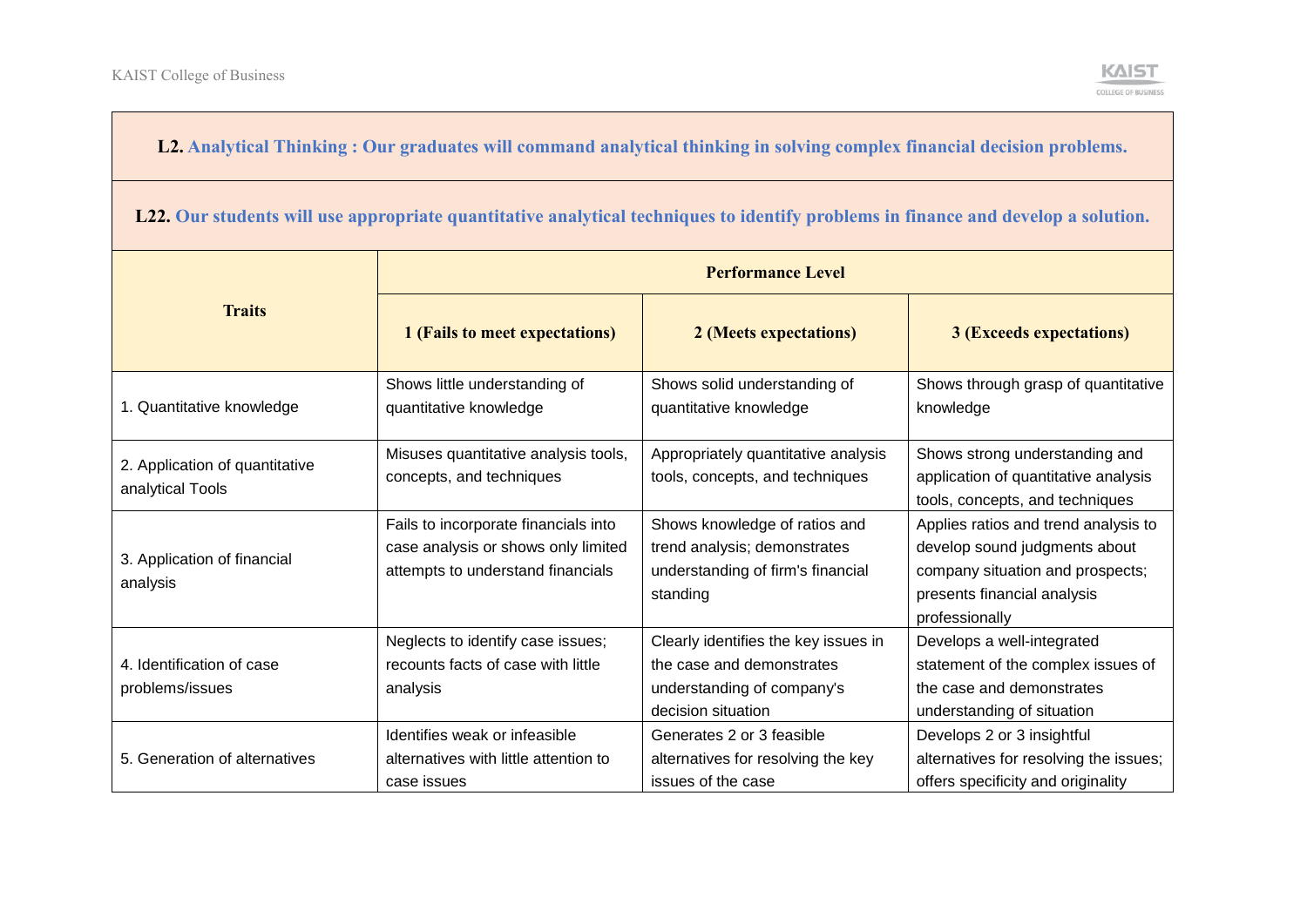|                    | Offers weak recommendations or        | Provides well-reasoned             | Integrates alternatives into a well- |
|--------------------|---------------------------------------|------------------------------------|--------------------------------------|
| 6. Recommendations | pays                                  | recommendations that follow from   | developed action plan; offers        |
|                    | little attention to addressing case   | the preceding analysis and clearly | specificity, priorities, and         |
|                    | issues                                | address case issues; no surprises  | sequencing of actions                |
| 7. Solutions       | Shows little attention to presenting  | Provides good arguments backed     | Provides strong rationale and        |
|                    | sound arguments or backing up         | up with                            | convincing arguments backed up       |
|                    | ideas with analysis; offers "I think" | quantitative knowledge, analysis,  | with                                 |
|                    | statements                            | and persuasive rationale           | quantitative knowledge, analysis,    |
|                    |                                       |                                    | and persuasive rationale             |

| L3. Global Perspective: Our graduates will have a global perspective                                                        |                                                                                                                                        |                                                                               |                                                                                        |
|-----------------------------------------------------------------------------------------------------------------------------|----------------------------------------------------------------------------------------------------------------------------------------|-------------------------------------------------------------------------------|----------------------------------------------------------------------------------------|
| <b>L31.</b> Our student will understand global business issues and relate current issues to emerging business opportunities |                                                                                                                                        |                                                                               |                                                                                        |
|                                                                                                                             | <b>Performance Level</b>                                                                                                               |                                                                               |                                                                                        |
| <b>Traits</b>                                                                                                               | 1 (Fails to meet expectations)                                                                                                         | 2 (Meets expectations)                                                        | <b>3 (Exceeds expectations)</b>                                                        |
| 1. Understanding of global issues                                                                                           | No or incomplete understanding of<br>some or all of the following relevant<br>global issues: economic, cultural,<br>legal, demographic | Some understanding of most of the<br>relevant issues                          | Clear and detailed understanding of<br>relevant issues                                 |
| 2. Analysis of global issues                                                                                                | No analysis of impact of relevant<br>global issues; erroneous analysis of<br>impact                                                    | Some analysis of impact of global<br>issues; some inaccuracies in<br>analysis | Clear, accurate and detailed<br>analysis of impact of relevant global<br><b>issues</b> |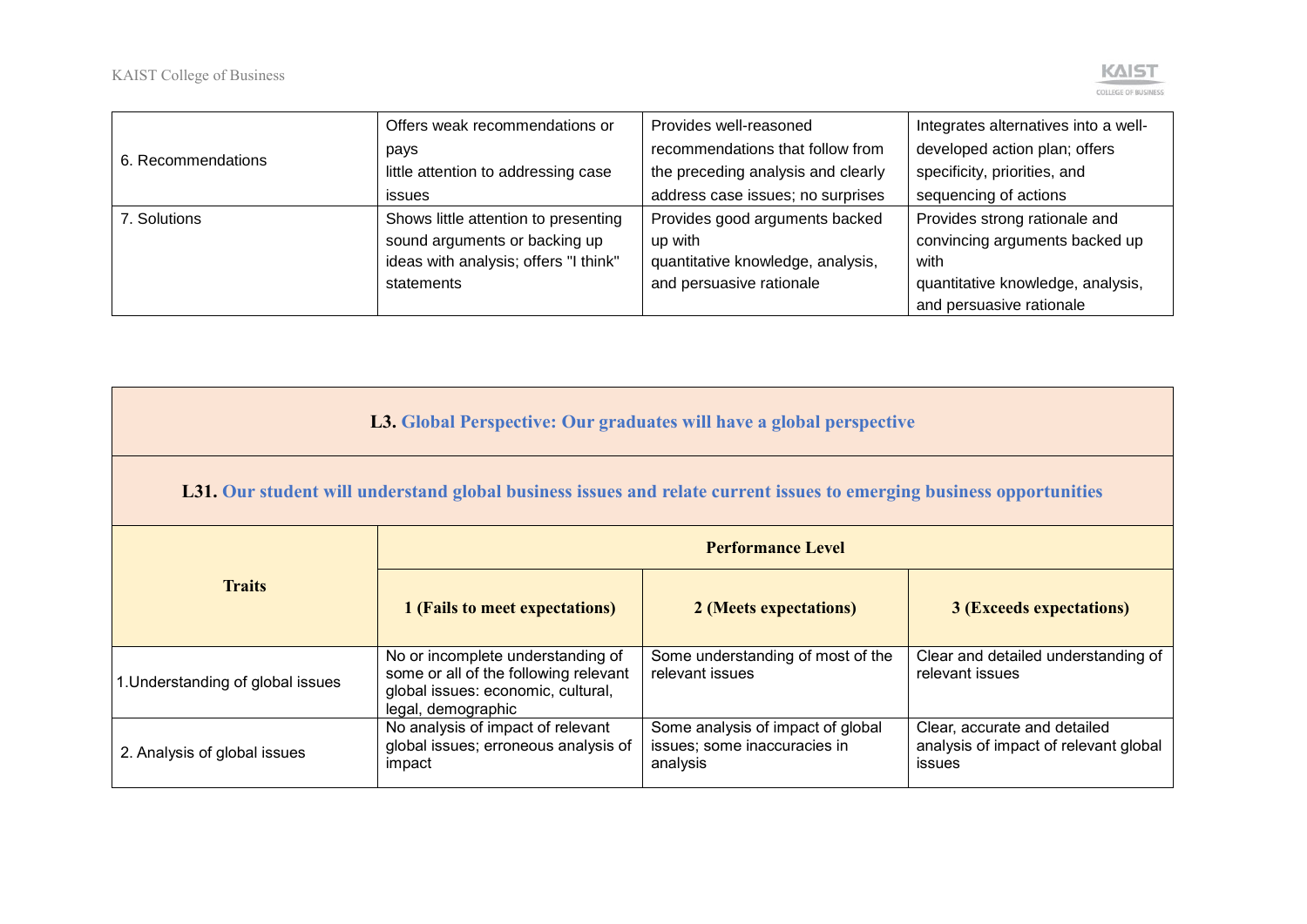

|                                      | No application of analysis to       | Some application of analysis to     | Clear application of analysis to |
|--------------------------------------|-------------------------------------|-------------------------------------|----------------------------------|
| 3. Application of analysis to global | specific global business situation; | specific global business situation, | global business situation; valid |
| business situation                   | incorrect conclusions or            | weak conclusions or                 | conclusions and good             |
|                                      | recommendations made.               | recommendations made                | recommendations given            |
| 4. Cultural differences              | Fails to adjust for cultural        | Some consideration given to         | Extensive consideration given to |
|                                      | differences                         | cultural differences                | cultural differences, including  |
|                                      |                                     |                                     | appropriate modification of      |
|                                      |                                     |                                     | communication                    |

|  |  |  | <b>L3.</b> Global Perspective: Our graduates will have a global perspective |  |
|--|--|--|-----------------------------------------------------------------------------|--|
|--|--|--|-----------------------------------------------------------------------------|--|

**L32. Our students will have command of business English or other language of global financial markets.**

|                  | <b>Performance Level</b>                                                                                            |                                                                                                                    |                                                                                                                   |  |
|------------------|---------------------------------------------------------------------------------------------------------------------|--------------------------------------------------------------------------------------------------------------------|-------------------------------------------------------------------------------------------------------------------|--|
| <b>Traits</b>    | 1 (Fails to meet expectations)                                                                                      | 2 (Meets expectations)                                                                                             | <b>3 (Exceeds expectations)</b>                                                                                   |  |
| 1. Knowledge     | A few of the required elements<br>(vocabulary, structures, and/or<br>cultural<br>context) are complete and correct. | Some of the required elements<br>(vocabulary, structures, and/or<br>cultural<br>context) are complete and correct. | Most of the required elements<br>(vocabulary,<br>structure, and/or cultural context)<br>are complete and correct. |  |
| 2. Comprehension | The response shows little<br>understanding of main ideas and/or<br>details.                                         | The response shows some<br>understanding of main ideas and<br>details.                                             | The response for the most part<br>shows understanding of main ideas<br>and most<br>details.                       |  |
| 3. Communication | The communication skills and<br>strategies are minimally evident,<br>appropriate, and/or correct.                   | The communication skills and<br>strategies are somewhat complete,<br>appropriate and/or correct.                   | The communication skills and<br>strategies are mostly complete,<br>appropriate and correct.                       |  |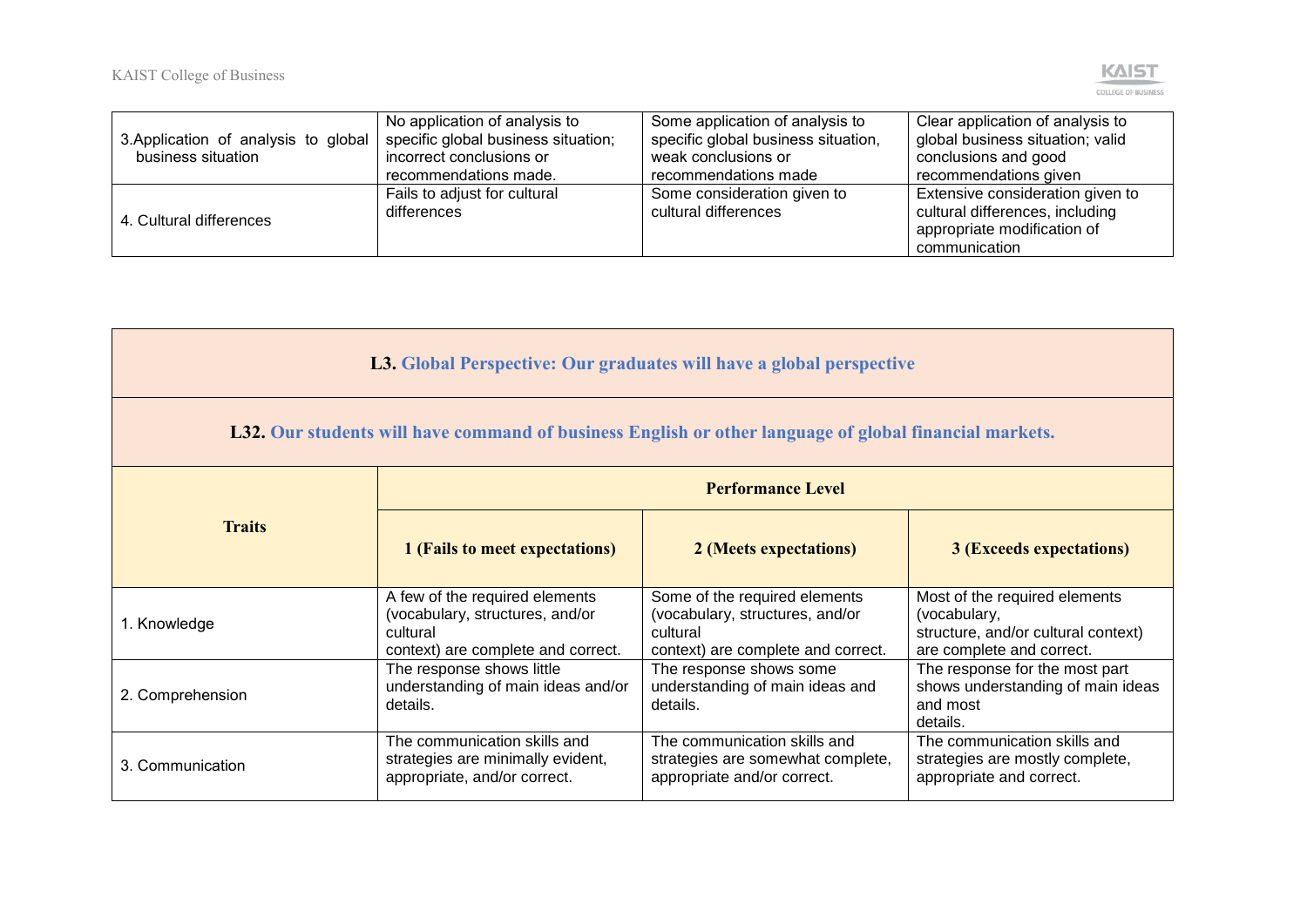

| L3. Global Perspective: Our graduates will have a global perspective                          |                                                                                   |                                                                                 |                                                                                |  |
|-----------------------------------------------------------------------------------------------|-----------------------------------------------------------------------------------|---------------------------------------------------------------------------------|--------------------------------------------------------------------------------|--|
| <b>L33. Our students will be able to network and collaborate with global business leaders</b> |                                                                                   |                                                                                 |                                                                                |  |
|                                                                                               | <b>Performance Level</b>                                                          |                                                                                 |                                                                                |  |
| <b>Traits</b>                                                                                 | 1 (Fails to meet expectations)                                                    | 2 (Meets expectations)                                                          | <b>3 (Exceeds expectations)</b>                                                |  |
| 1. Understanding of global finance<br>systems                                                 | Somewhat understands global<br>finance systems and major financial<br>instruments | Mostly understands global finance<br>systems and major financial<br>instruments | Fully understands global finance<br>systems and major financial<br>instruments |  |
| 2. Global mannerisms                                                                          | Somewhat understands global<br>mannerisms and cultural<br>differences             | Mostly understands global<br>mannerisms and cultural<br>differences             | Fully understands global<br>mannerisms and cultural<br>differences             |  |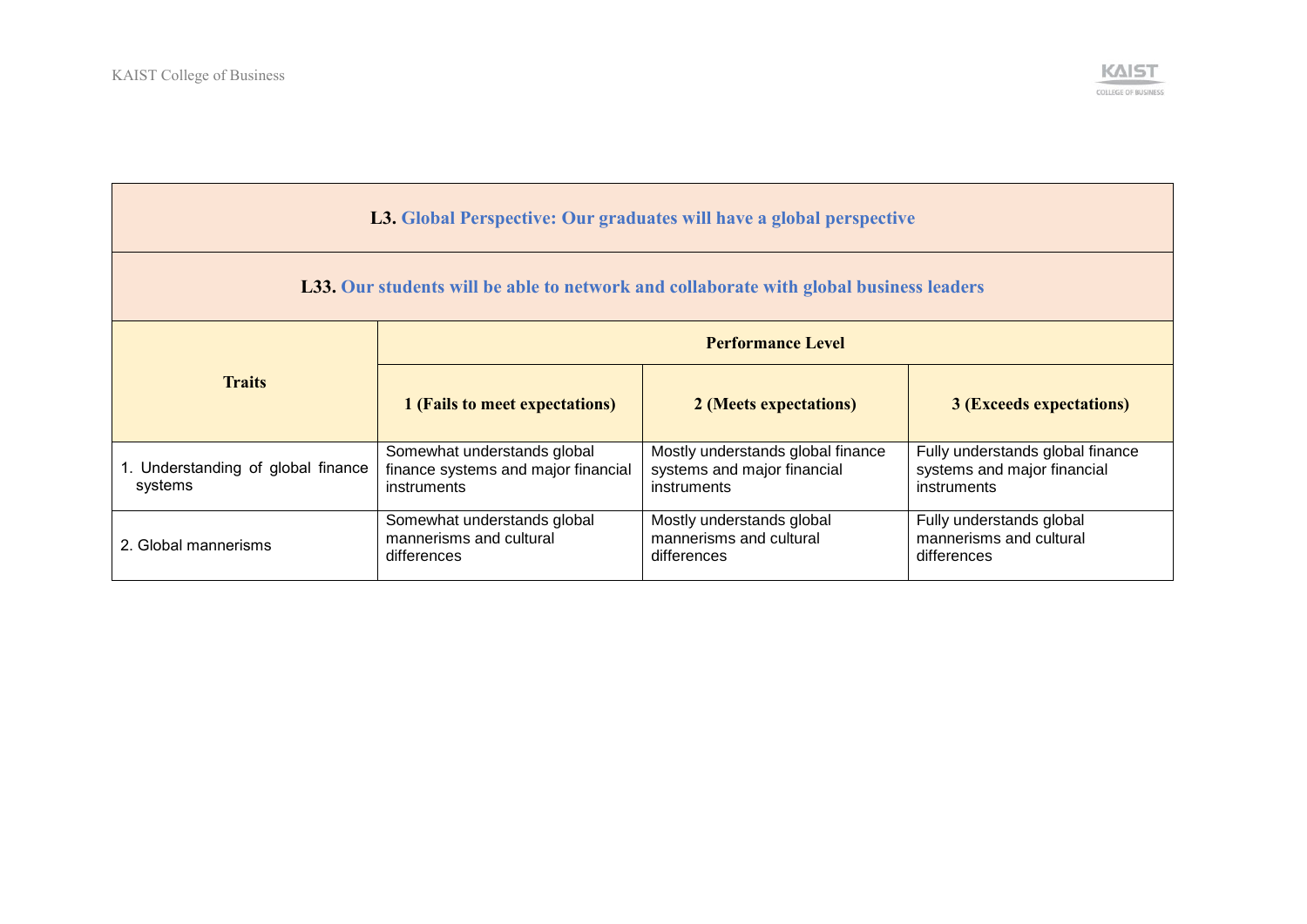$\blacksquare$ 



e e

| L4. Ethically Conscious Reasoning: Our graduates will understand the gravity of ethical behavior and corporate social<br>responsibility. |                                                                                                                                |                                                                                                                                        |                                                                                                                                                             |  |
|------------------------------------------------------------------------------------------------------------------------------------------|--------------------------------------------------------------------------------------------------------------------------------|----------------------------------------------------------------------------------------------------------------------------------------|-------------------------------------------------------------------------------------------------------------------------------------------------------------|--|
| L41. Our student will identify ethical issues in financial services industry and be able to recognize                                    |                                                                                                                                |                                                                                                                                        |                                                                                                                                                             |  |
|                                                                                                                                          | <b>Performance Level</b>                                                                                                       |                                                                                                                                        |                                                                                                                                                             |  |
| <b>Traits</b>                                                                                                                            | 1 (Fails to meet expectations)                                                                                                 | 2 (Meets expectations)                                                                                                                 | <b>3 (Exceeds expectations)</b>                                                                                                                             |  |
| 1. Identifies ethical issues                                                                                                             | Has a vague idea of what ethnical<br>issues are and is uncertain what<br>must be decided in individual or<br>business behavior | Identifies ethnical issues, including<br>pertinent facts, and ascertains what<br>must be decided in individual or<br>business behavior | Describes ethnical issues in detail<br>having gathered pertinent facts.<br>Ascertains exactly what must be<br>decided in individual or business<br>behavior |  |
| 2. Stakeholders Consideration                                                                                                            | Fails to recognize all stakeholders<br>or explores consequences and<br>threats/opportunities<br>ineffectively                  | Recognizes stakeholders and<br>explores some of the<br>consequences and<br>threats/opportunities fairly<br>effectively                 | Recognizes all stakeholders and<br>fully<br>explores consequences and<br>threats/opportunities                                                              |  |
| 3. Options development                                                                                                                   | Failed to identify all of the relevant<br>and practical options                                                                | Identified most of the relevant<br>practical options, but overlooked<br>some related conceptual problems<br>and issues                 | Correctly identified all of the<br>relevant practical options and all of<br>the related conceptual problems<br>and issues                                   |  |
| 4. Options Evaluation                                                                                                                    | Failed to provide weightings of<br>various ethical and social<br>arguments and reasons                                         | Provided some evaluation of ethical<br>and social reasons and arguments,<br>but overlooked important factual or                        | Provided appropriate and<br>defensible evaluations for all<br>relevant arguments noting wherever                                                            |  |